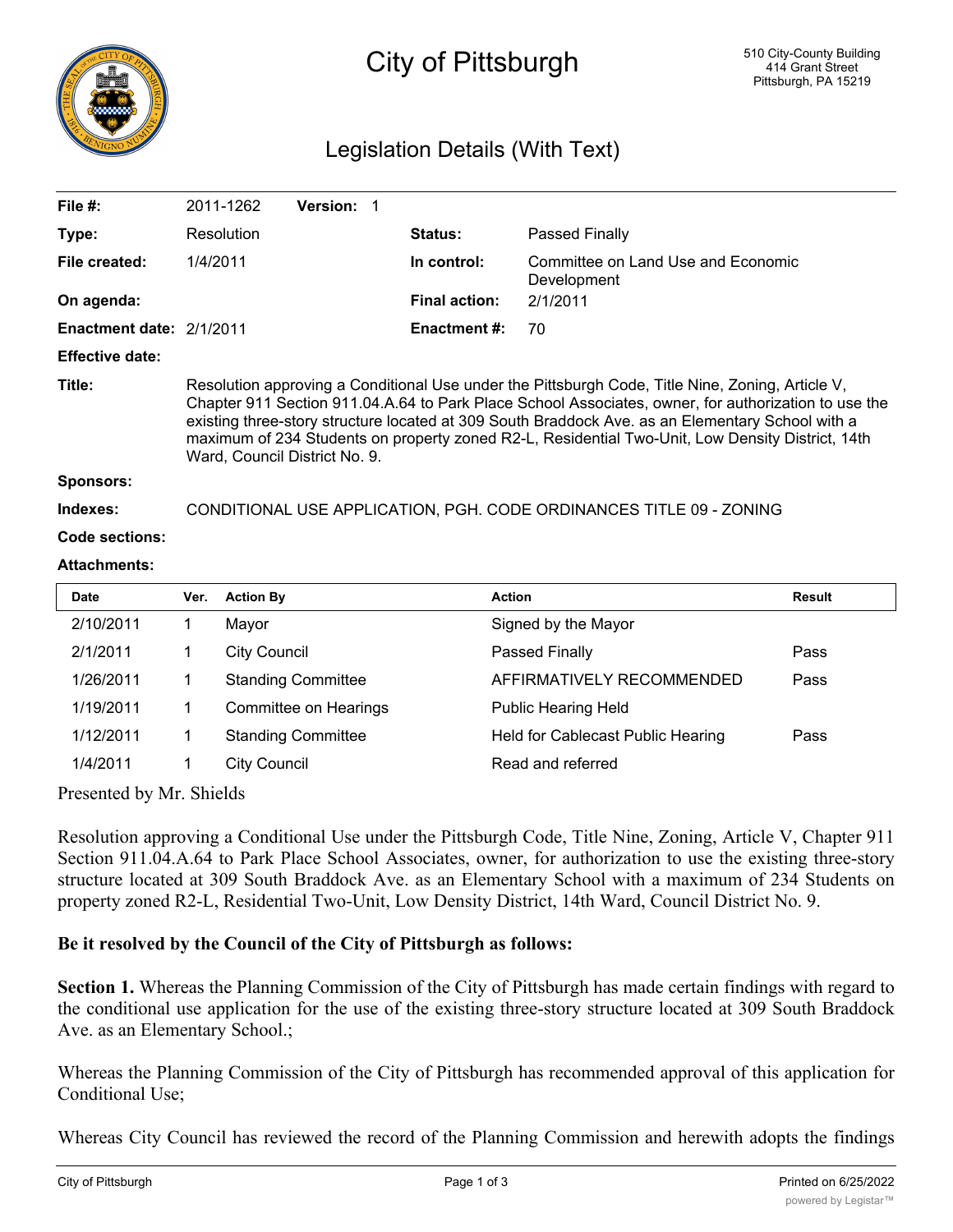## **File #:** 2011-1262, **Version:** 1

and recommendations of the Planning Commission;

Now; therefore, be it resolved by the City Council of the City of Pittsburgh as follows:

Section 1.

Upon a review of the record of the record as provided by the Planning Commission of the City of Pittsburgh, it is herewith affirmed that the proposed use of the three-story structure located at 309 South Braddock Ave. as an Elementary School has properly met the standards as provided in the Pittsburgh Code Section 922.06.E.1 and that the following criteria was considered:

- a) That the development will not create detrimental visual impacts, such that the size, and visual bulk of the proposed development is determined to create an incompatible relationship with the surrounding built environment, public streets and open spaces and land use patterns;
- b) That the proposed development will not create detrimental transportation impacts, such that the proposed development is determined to adversely affect the safety and convenience of the residential neighborhoods or of the vehicular and pedestrian circulation in the vicinity of the subject tract, including traffic reasonably expected to be generated by the proposed use and other uses in the area given the existing zoning, existing land uses and proposed land uses in the area;
- c) That the development will not create detrimental transportation impacts, such that the proposed development will result in traffic volumes or circulation patterns that exceed the capacity of streets or intersections likely to be used by traffic to and from the proposed development;
- d) That the development will not create detrimental operational impacts, including potential impacts of hours of operation, management of traffic, servicing and loading operations, and any on-site operations associated with the ongoing functions of the use of the site, in consideration of adjacent and surrounding land uses which may have differing sensitivities to such operational impacts;
- e) That the development will not create detrimental health and safety impacts, including but not limited to potential impacts of noise, emissions, or vibrations from the proposed development, or functions within the proposed site which would otherwise affect the health or safety of others as a direst result of the operation of the proposed use,
- f) That the development will not create detrimental impacts on the future and potential development of parcels in the vicinity of the proposed site of the development;
- g) That the development will not create detrimental impacts on property values.

Section 2.

It is further stated that the following findings of the Planning Commission are herewith adopted:

- a) That the proposed school use retains the existing school building structure and site plan, and further restores the building to original use;
- b) That the proposed school use will not create detrimental transportation impacts based on the project's